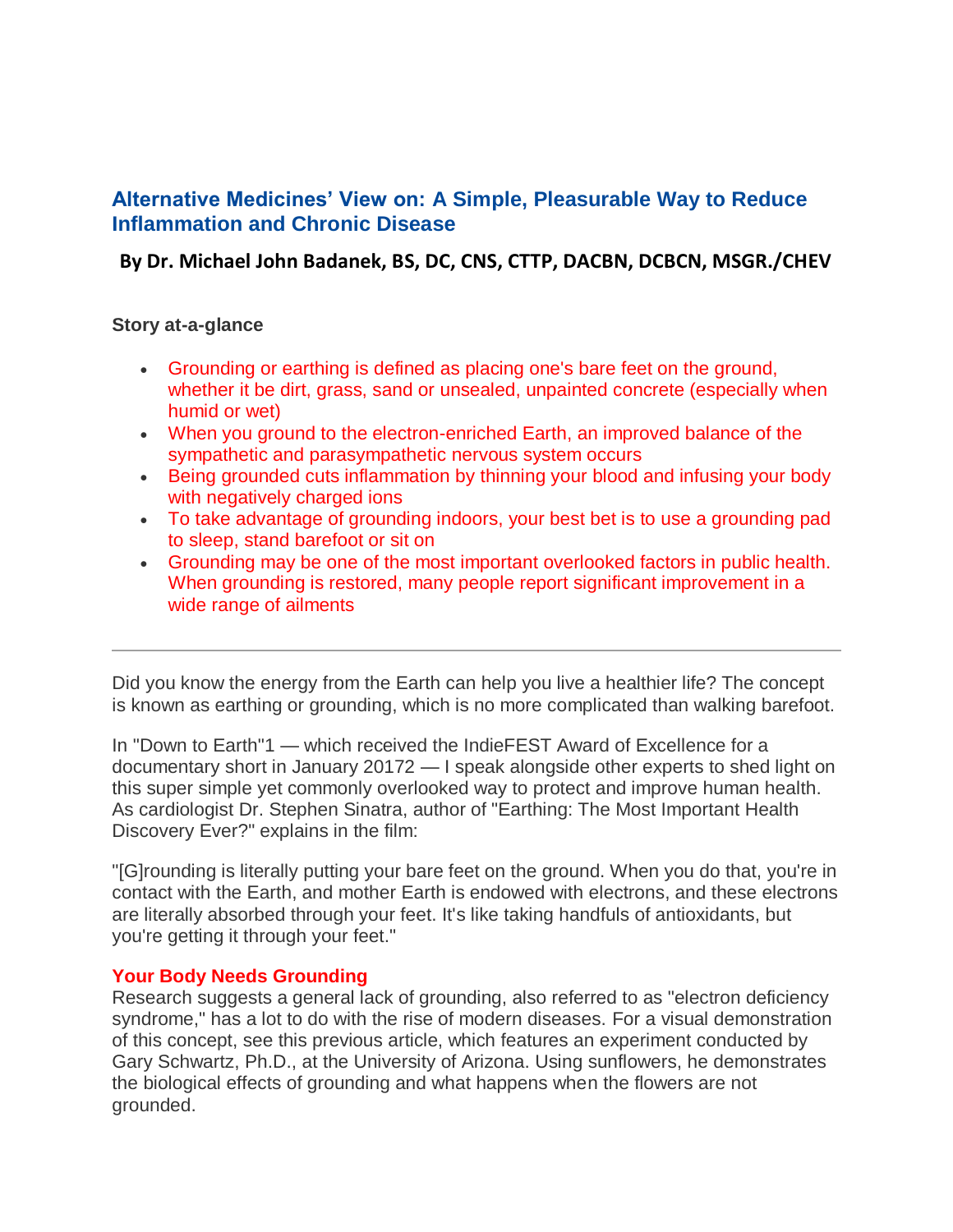It's not unusual for Americans to spend entire days without being grounded. But though it has become the norm, it's completely unnatural, and didn't really become widespread until the advent of shoes with artificial soles that prevent grounding. When you're grounded, free electrons from the Earth are transferred into your body, and these free electrons are among the most potent antioxidants known to man.

As electrons are negatively charged and free radicals are positively charged, any free radicals encountered in your tissues are electrically neutralized or canceled out by these free electrons. This is why grounding is so effective against chronic inflammation. Dr. Laura Koniver, who discovered grounding quite by accident after it seemed to soothe her crying infant, says in the film, "Grounding … supports the body as a whole but it specifically supports organ systems down to the tissues and the cellular function of the entire body."

Also, while you may not think of your body as a generator of electricity, you are very much an electrical being, and this is in large part why it's so important to use grounding to harness the electrical charge of the Earth. In the film, Gaetan Chevalier, Ph.D., an engineer/physicist who has studied grounding, explains:

"Unbeknownst to us, we live inside a battery. The surface of the Earth is charged negatively and the ionosphere, a layer of the atmosphere about 60 miles up, is ionized by the sun. The rays of the sun are so strong that they split the molecules in two, a positive charge and a negative charge.

The negative charges are transferred to the surface of the Earth, through lightening mainly, and the positive charges stay 60 miles up. The problem arises when we don't have a negative charge. We need grounding just as we need air and we need sunshine."

## **Grounding Reduces Electric Field Induction**

There's even evidence that grounding reduces the voltage induced on your body from electricity in your environment — a factor that has become increasingly important in the modern world. As noted in the 2012 review:3

"Applewhite, an electrical engineer and expert in the design of electrostatic discharge systems in the electronic industry, was both subject and author of the study.4 Measurements were taken while ungrounded and then grounded using a conductive patch and conductive bed pad ... Each method (patch and sheet) immediately reduced the common alternating current (AC) 60 Hz ambient voltage induced on the body by a highly significant factor of about 70 on average.

The study showed that when the body is grounded, its electrical potential becomes equalized with the Earth's electrical potential … This, in turn, prevents the 60 Hz mode from producing an AC electric potential at the surface of the body and from producing perturbations of the electric charges of the molecules inside the body.

The study confirms the 'umbrella' effect of earthing the body explained by Nobel Prize winner Richard Feynman in his lectures on electromagnetism. Feynman said that when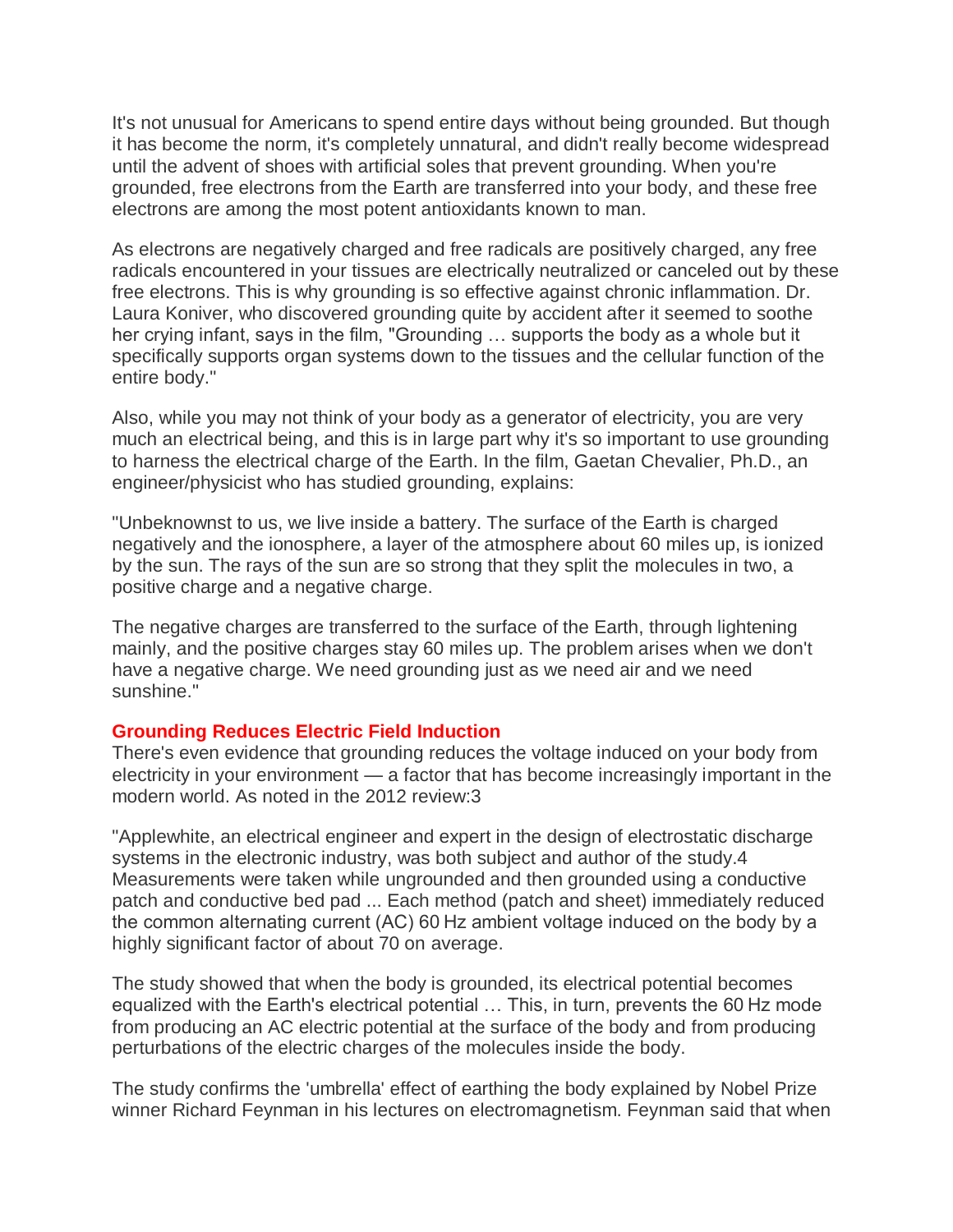the body potential is the same as the Earth's electric potential (and thus grounded), it becomes an extension of the Earth's gigantic electric system. The Earth's potential thus becomes the 'working agent that cancels, reduces, or pushes away electric fields from the body.'"

#### **Benefits of Grounding**

While it may sound "too easy," the simple pleasure of walking barefoot can be a powerful health-promoting activity. A scientific review published in the Journal of Environmental and Public Health in 2012 found that grounding can help:5

Improve quality of sleep and feelings of restfulness upon waking.

Reduce muscle stiffness and soreness.6

Reduce chronic pain.

Normalize secretion of the stress hormone cortisol, so that it adheres to a typical cycle of peaking in the morning and dipping lowest at midnight. This in turn helps promote more restful sleep and improve blood sugar regulation and weight control.

Reduce stress and balance your autonomic nervous system by stimulating the parasympathetic nervous system (which rules the "rest and digest" functions of the body) and quieting the sympathetic nervous system (which cues the "fight or flight" response).

Reduce the severity of the inflammatory response after intense workouts.

Raise your heart rate variability (your heart's ability to respond to stimuli).

Speed up wound healing.

Improve mood. In one study,7 grounding for one hour significantly improved mood among adults.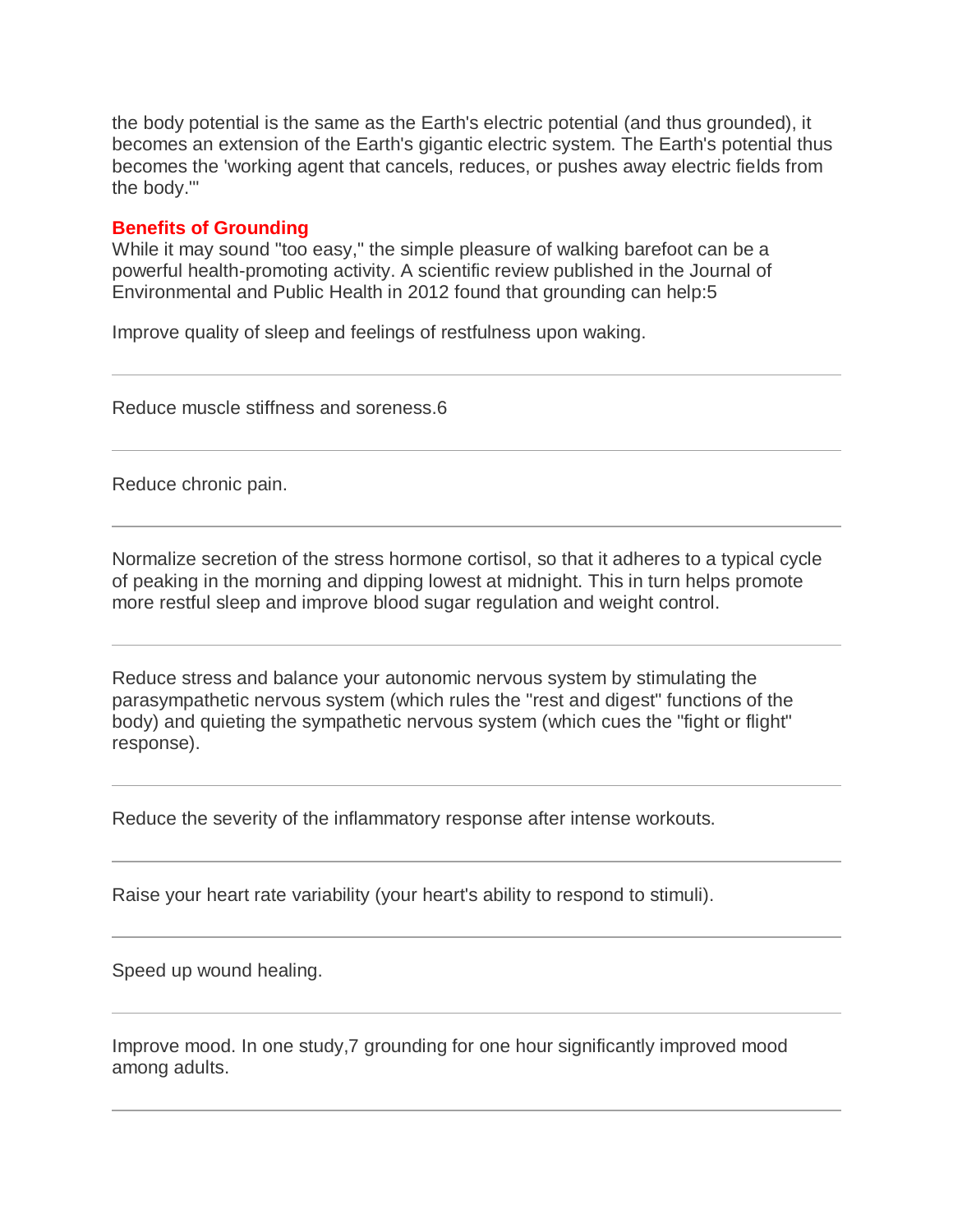Reduce inflammation.8 In the film, grounding pioneer Clint Ober explains how grounding quenches inflammation: "Inflammation is produced by neutrophils, which are white blood cells. [When] you have an injury ... a damaged cell ... these white blood cells come over and encapsulate the damaged cell and … release reactive oxygen species, which rip electrons from the damaged cell and that destroys the damaged cell.

If there's not enough free electrons there to reduce the remaining radicals, they're going to steal an electron from a healthy cell and in the process damage it. Then the message goes out to the immune system and another neutrophil does the same thing and eliminates that cell, and then you have a chain reaction."

Thin your blood, making it less viscous, by strengthening the negative electrical surface charge on your red blood cells. This improves their ability to repel each other and allows them to flow more easily through tiny capillaries, and is incredibly valuable as cardiovascular disease is correlated with thicker, slow-moving blood. It can also help protect against blood clots.

In fact, this blood-thinning effect is so profound that if you are taking a blood thinner such as Coumadin, you should consult your doctor before you start grounding regularly. You may need to lower your dosage to avoid overdosing on your medication.

Research9 published in the Journal of Alternative and Complementary Medicine revealed that two hours of grounding increased the surface charge of red blood cells, thereby reducing blood viscosity and clumping. According to the authors, "Grounding appears to be one of the simplest and yet most profound interventions for helping reduce cardiovascular risk and cardiovascular events."

Increase the structure of the water in your cells. Water is in every cell in your body, and this water is highly ordered (structured) and charged. If you don't have properly structured water in your cells, it can impact the functioning of the much larger protein molecules (and others) that interface with the cell. The water inside the cell also interfaces with water outside the cell, which has the opposite charge, creating a battery effect.

Your body's ability to generate electricity is actually a key part of your achieving health. Electrical charges delivered from cell to cell allows for nearly instantaneous communication within your body, and the messages conducted via these electrical signals are responsible for controlling the rhythm of your heartbeat, the movement of blood around your body and much more.

In fact, most of your biological processes are electrical. The water in your cells achieves its ordered structure from energy obtained from the environment, typically in the form of electromagnetic radiation, including sunlight and infrared heat.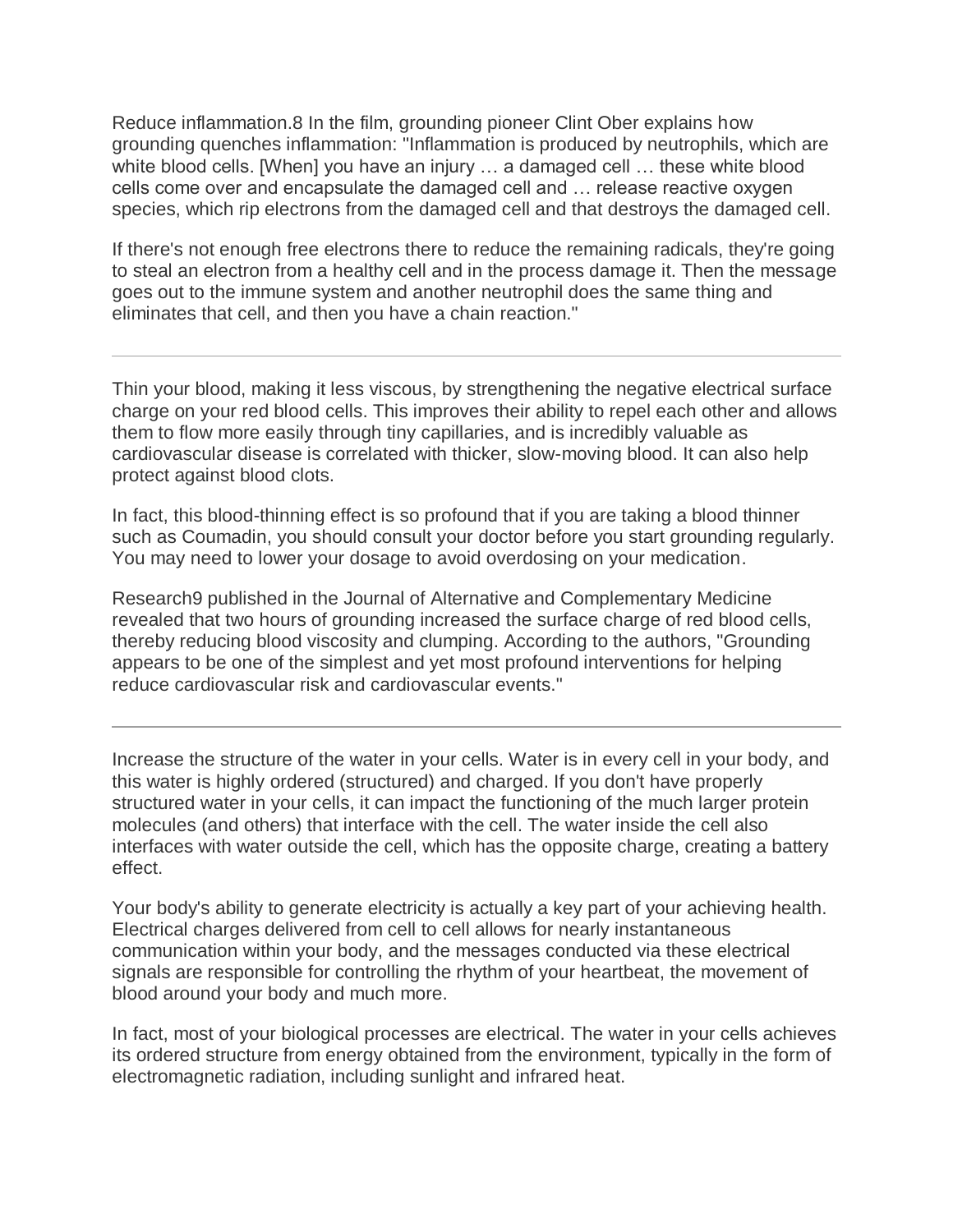But grounding may also play an important role. Just as water increases in structure when a negative charge is introduced by an electrode, the negatively charged electrons you receive when grounded help increase the structure of the water in your cells. By restructuring the water, you promote more efficient tissue healing. So, when you ground, you are charging every single cell in your body with energy your body can use for self-healing.

#### **How and Where to Ground**

While connecting just about any part of your skin to the Earth is beneficial, one area that is particularly potent is the center of the ball of your foot; a point known to acupuncturists as Kidney 1 (K1). It's a well-known acupuncture point that conductively connects to all of the acupuncture meridians in your body. Exercising barefoot outdoors is a great way to incorporate earthing into your daily life and will also help speed up tissue repair and ease muscle pain associated with strenuous exercise.

The ideal location for walking barefoot is the beach, close to or in the water, as saltwater is a great conductor. (Your body is also somewhat conductive because it contains a large number of charged ions, called electrolytes, dissolved in water. Your blood and other body fluids are therefore good conductors.)

A close second would be a grassy area, especially if it's covered with dew, and /or bare soil. Ceramic tiles and concrete are good conductors as long as they've not been sealed; painted concrete does not allow electrons to pass through very well. Materials like asphalt, wood and typical insulators like rubber or plastic will not allow electrons to pass through and are not suitable for barefoot grounding.

While any amount of grounding is better than none, research has demonstrated it takes about 80 minutes for the free electrons from the Earth to reach your blood stream and transform your blood, which is when you reap the greatest benefits. So, ideally, aim for 80 to 120 minutes of grounding each day.

## **How to Ground Indoors**

Just as walking barefoot was once widespread, so too was sleeping on the ground. In the modern world, sleeping indoors serves to further insulate you from the Earth. There's also the issue of elevation. When you are grounded, your body cannot carry a charge, which is good. The greater the distance between your body and the Earth, the greater charge your body carries. In fact, this has been precisely calculated. For every meter (3.28 feet) you are above the ground, 300 volts of charge will build up in your body.10

So, if you are in a second story bedroom, your charge would be 1,000 volts, on average, and this increased charge may increase your risk of health problems. For example, one 2009 study11 found a 40 percent increase in stroke risk among people living in multistory homes. Flying can also make you severely ungrounded. When indoors, and/or at elevation, you can ground by: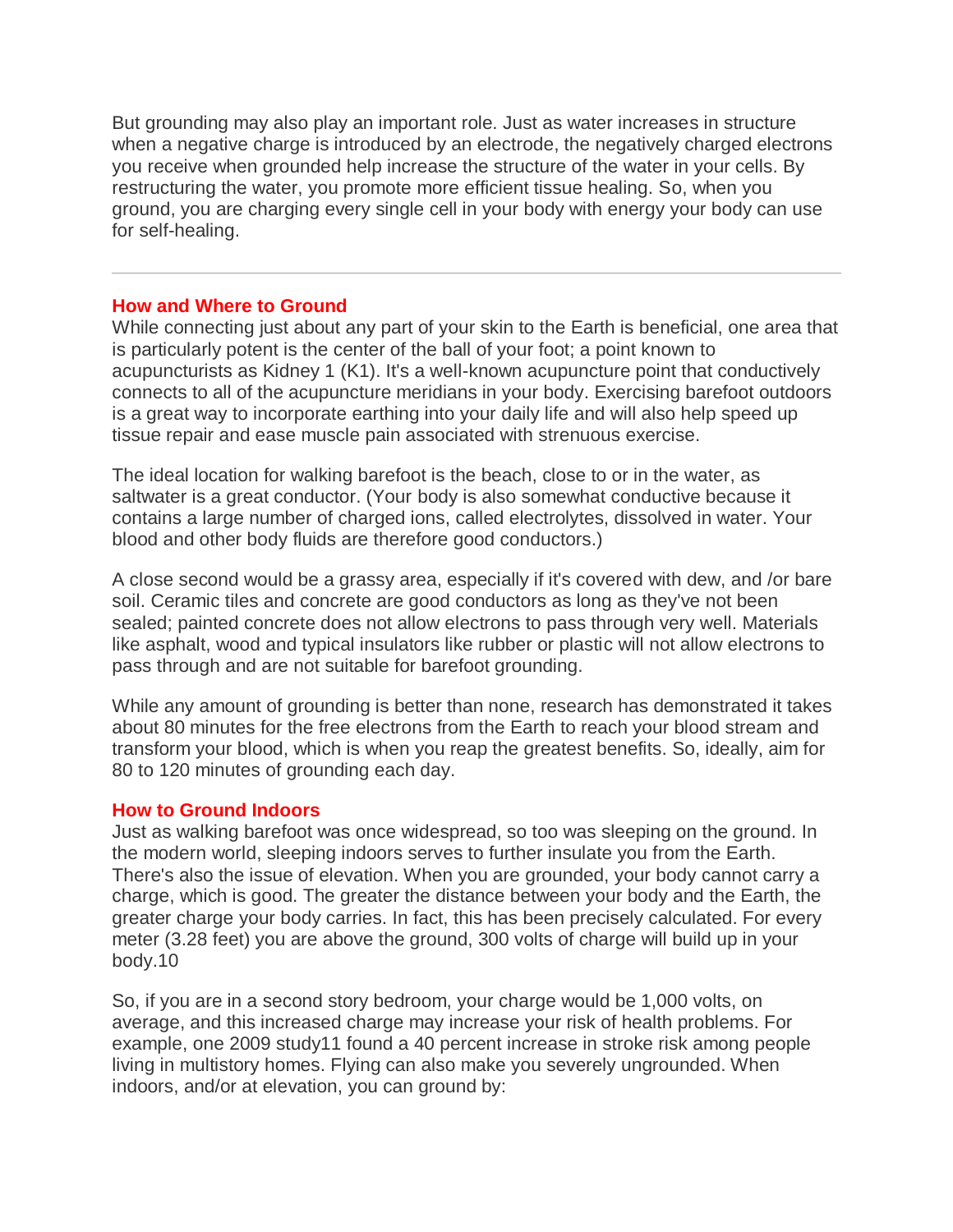- Using a grounding pad or grounding sheet to ground your mattress while sleeping.
- Keeping your bare feet on a grounding mat while working. Grounding mats work well provided you have a grounded electrical outlet and can be particularly beneficial if you live in a high-rise. A grounded outlet is generally identifiable by the fact it's a 3-prong outlet with a ground port (bottom outlet). Most modern homes built after 1970 will have a grounded electrical system. When using an earthing mat, make sure your bare skin is in contact with it. There should not be a layer of clothing between you and the mat.
- Using a grounded yoga mat when exercising indoors. Research12 has shown doing yoga indoors on a grounded yoga mat helps reduce blood viscosity and exercise-induced inflammation, the same effects you'd expect from walking barefoot outdoors.
- Touching the faucet with one hand while shaving or brushing your teeth with the other.
- Taking off your shoes and placing your feet (bare or with socks) on the steel struts of the chair in front of you when flying in an airplane.

# **Grounding May Be Essential for Life and Health**

It's important to understand that grounding is not a "treatment" or "cure" for any disease or disorder. Rather, it is one of the key mechanisms by which your body maintains equilibrium and health. The human body evolved in constant contact with the Earth, and your body needs this continuous interchange of energy to function properly.

Free radical stress from exposure to pollution, cigarettes, pesticides, processed foods and electromagnetic radiation, just to name a few, continually deplete your body of electrons. The Earth, however is always electron-rich and can serve as a powerful and abundant supply of antioxidant free radical-busting electrons, provided you make an effort to stay grounded.

Without a proper supply of antioxidants, the free radicals can overwhelm your system leading to oxidative stress, inflammation and accelerated aging. "We now know that oxidative stress causes disease. It causes inflammation," Sinatra says. "[But] we have this Earth — Mother Earth — that's going to give us all these free electrons."

Again, exercising barefoot outdoors is a wonderful way to incorporate grounding into your daily routine. Alternatively, simply take off your shoes as much as you can when you're outdoors to take advantage of the Earth's natural healing potential.

**Dr. Badanek has been and currently is 38 years into active/private practice in the Ocala/Marion County, Florida region. Dr. Badanek practices Natural/Holistic Medicine through the use of Functional/Integrative Models for diagnostic and treatment protocols for the health challenged. Find him online at Dr.Badanek.com and www.alternativewholistic.com, and see what the facility**